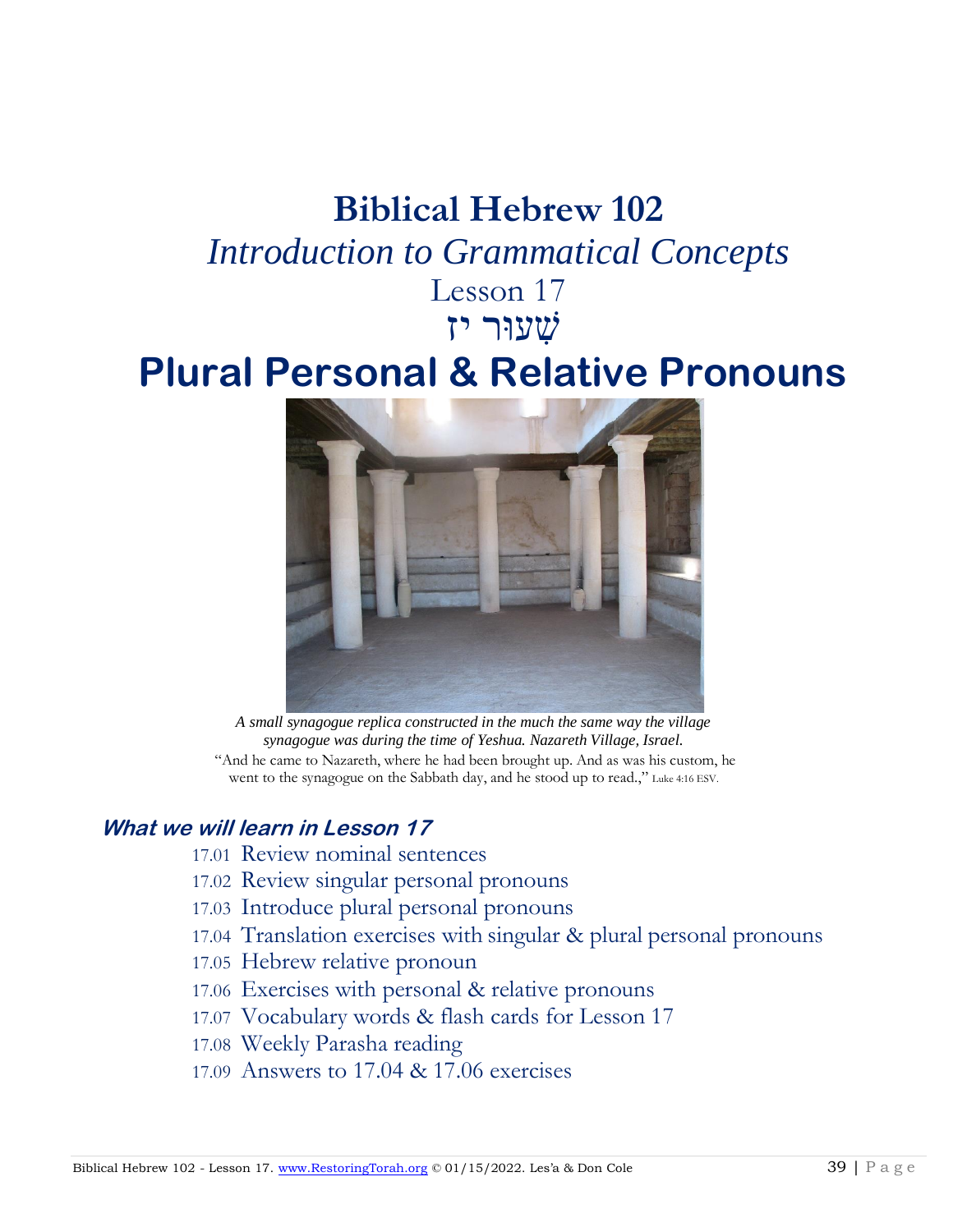#### 17.01 **Review nominal sentences**

Reminder that a Hebrew nominal sentence is a simple sentence (or clause) with two or more nouns and has no apparent verb.

An easy way to recognize a nominal sentence is when this sentence (or phrase) is translated into English, the verb "to be" must be added to complete the thought.

For example.

- "ישׁ א ד ו ָּד". Translating this phrase word-for-word into English, it would be: David man. (The verb 'is' needs to be added to the English translation. Thus, it would be: David is a man.)
- "האָב מֶלְךְ". Translating this phrase word-for-word into English, it would be: The father king. (Again, 'is' needs to be added. Then, the sentence would be: The father is a king.)

#### 17.02 **Review singular personal pronouns**

Remember that personal pronouns take the place of the previous noun (a person, place, or thing.).

For example, "Last summer we visited the Temple Mount. It was amazing." Note: the pronoun "it" refers to "Temple Mount", which was mentioned in the previous sentence.)

(While these pronouns take the place of the noun, they cannot be used as the object of a preposition nor as a direct object.)

| <b>SINGULAR PERSONAL PRONOUNS</b> |                       |                                                              |                                                                                                                                                                                                                 |  |
|-----------------------------------|-----------------------|--------------------------------------------------------------|-----------------------------------------------------------------------------------------------------------------------------------------------------------------------------------------------------------------|--|
|                                   |                       |                                                              | <b>SINGULAR</b>                                                                                                                                                                                                 |  |
| Person                            | English               | Gender                                                       | Hebrew                                                                                                                                                                                                          |  |
|                                   |                       | 1st Person Singular (speaker is speaking about himself: "I") |                                                                                                                                                                                                                 |  |
| 1 <sup>st</sup>                   | (common,<br>singular) | This pronoun is used<br>for either masculine<br>or feminine  | אָנִי<br>אנכי*<br>*Pronouns with an asterisk are Biblical, classical, or archaic forms of these pronouns.                                                                                                       |  |
|                                   |                       |                                                              | 2nd Person Singular (speaker is speaking directly to someone: "you")                                                                                                                                            |  |
| 2 <sup>nd</sup>                   | you<br>(singular)     | masculine                                                    | 758<br>This appears to be feminine (because of the $\overline{d}$ ), however, it is masculine.                                                                                                                  |  |
| 2 <sup>nd</sup>                   | you<br>(singular)     | feminine                                                     | ঢ়়ષ্                                                                                                                                                                                                           |  |
|                                   |                       |                                                              | 3rd Person Singular (speaker is speaking about someone: "him" or "her")                                                                                                                                         |  |
| 3 <sup>rd</sup>                   | he/it                 | masculine                                                    | הוא                                                                                                                                                                                                             |  |
| 3 <sup>rd</sup>                   | she/it                | feminine                                                     | היא<br>הוא<br>*Pronouns with an asterisk are the Biblical, classical, or archaic form of pronouns - used<br>only in the Torah. Note: both אה הוא הוא הוא הוא הוא הוא הוא only in the Torah. Note: both $\aleph$ |  |

Grammar-made-simple: singular personal pronouns

- All 1st person pronouns (both singular & plural) <u>begin with "יָאֲ</u>נָ" (meaning "I")
- All 2nd person pronouns (both singular & plural) begin with "את" the basis is "אֶת" (meaning "you")
- All 3rd person pronouns (both singular & plural) begin with "הוּא" the basis is "הוּאה" (meaning "he")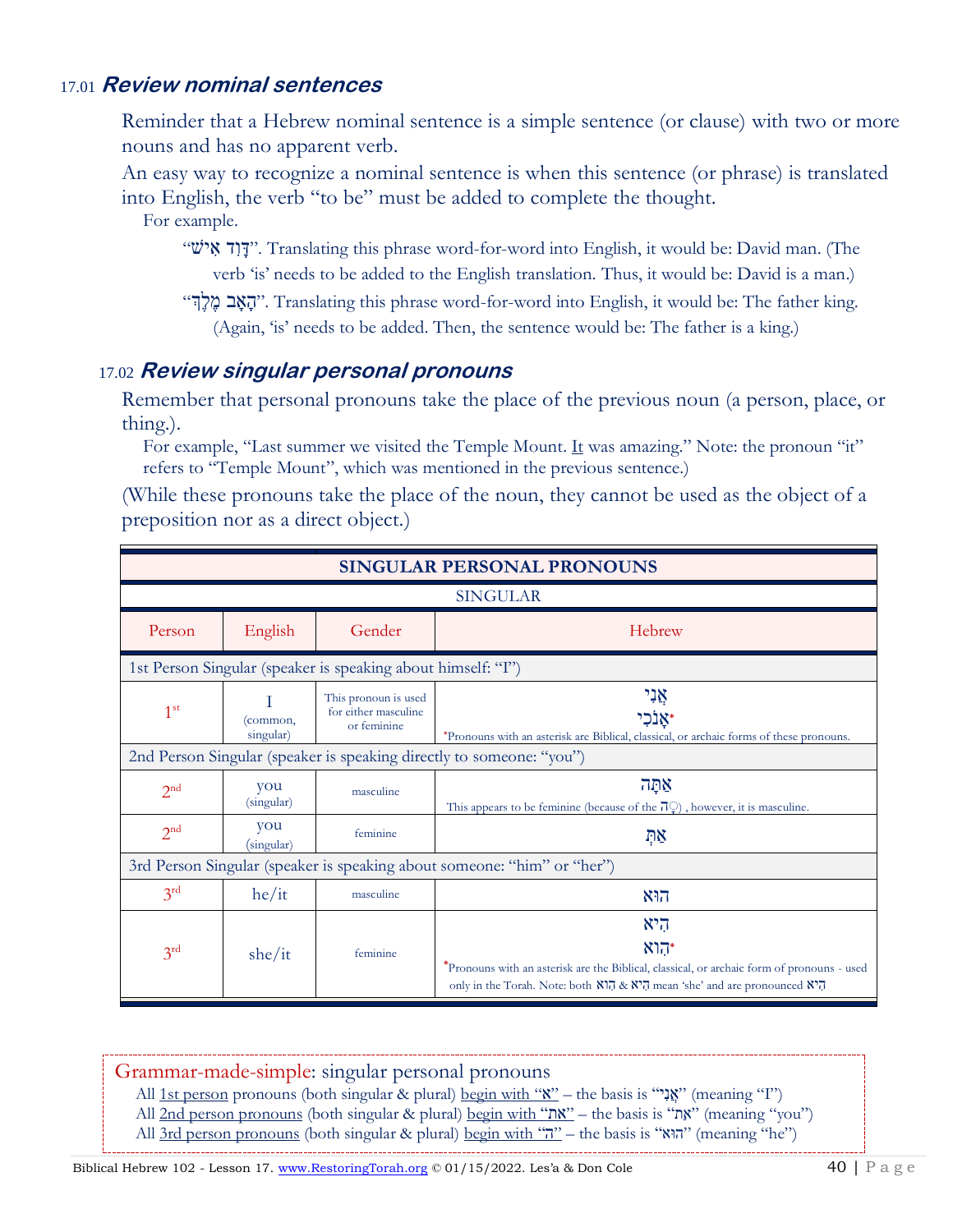#### 17.03 **Introduce plural personal pronouns**

A plural personal pronoun, is like a singular pronoun, only it refers to multiple people.

#### **English grammar review:**

| Person                                                                 | Singular                                | Plural                         |
|------------------------------------------------------------------------|-----------------------------------------|--------------------------------|
| 1 <sup>st</sup> person <u>person who</u> is speaking                   | $\epsilon$ $\epsilon$ T <sub>22</sub>   | $\alpha_{\rm W}e^{2}$          |
| 2 <sup>nd</sup> person when you are speaking directly to an individual | $\alpha$ vou"                           | " $\gamma$ OU" (aka 'you all') |
| 3 <sup>rd</sup> person when speaking about someone or something        | "he," "she," or "it"   "they" or "them" |                                |

#### **Chart of Hebrew singular and plural personal pronouns**

#### **PERSONAL PRONOUNS**

**\*** The pronouns listed below with an asterisk are the Biblical, classical, or archaic forms pronouns.ִ

HINT: All 1st person pronouns (both singular & plural) begin with ""אֲגָל" – the basis for these forms is "אֲ All 2nd person pronouns (both singular & plural) begins with "את"

And all 3rd person pronouns (both singular & plural) begin with "ה"

| <b>SINGULAR</b>                                              |                   |                                                                                 |                                                                                                                                                                                                     | <b>PLURAL</b>   |                 |                                                                                 |                                                                                                                                     |
|--------------------------------------------------------------|-------------------|---------------------------------------------------------------------------------|-----------------------------------------------------------------------------------------------------------------------------------------------------------------------------------------------------|-----------------|-----------------|---------------------------------------------------------------------------------|-------------------------------------------------------------------------------------------------------------------------------------|
| Person                                                       | English           | Gender                                                                          | Hebrew                                                                                                                                                                                              | Person          | English         | Gender                                                                          | Hebrew                                                                                                                              |
|                                                              |                   |                                                                                 | 1st Person Singular (speaker is speaking about himself: "I")                                                                                                                                        |                 |                 | 1st Person Plural (about themselves: "we")                                      |                                                                                                                                     |
| 1 <sup>st</sup>                                              |                   | This pronoun is<br>used for either<br>masculine or<br>feminine; aka<br>"common" | אָנִי                                                                                                                                                                                               | 1 <sup>st</sup> | we              | This pronoun is<br>used for either<br>masculine or<br>feminine; aka<br>"common" | אֲנַחְנוּ<br>יאָנוּ,∗נַחִנוּ                                                                                                        |
|                                                              |                   |                                                                                 | 2nd Person Singular (speaking directly to someone: "you")                                                                                                                                           |                 |                 |                                                                                 | 2nd Person Plural (directly to some people: "you"; aka "you all")                                                                   |
| 2 <sup>nd</sup>                                              | you<br>(singular) | masculine                                                                       | אַתַּה                                                                                                                                                                                              | 2 <sup>nd</sup> | you<br>(plural) | masculine                                                                       | אתֵם                                                                                                                                |
| 2 <sup>nd</sup>                                              | you<br>(singular) | feminine                                                                        | ņx                                                                                                                                                                                                  | 2 <sup>nd</sup> | you<br>(plural) | feminine                                                                        | אַתָּן<br>אַתֵּנָה'                                                                                                                 |
| 3rd Person Singular (speaking about someone: "him" or "her") |                   |                                                                                 | 3rd Person Plural (speaking about "them" or "they")                                                                                                                                                 |                 |                 |                                                                                 |                                                                                                                                     |
| 3 <sup>rd</sup>                                              | he/it             | masculine                                                                       | הוא                                                                                                                                                                                                 | 3 <sup>rd</sup> | they/it         | masculine                                                                       | הֲם<br>הֲמָה                                                                                                                        |
|                                                              | she/it            | feminine                                                                        | היא<br>הוא<br>*Pronouns with an asterisk are<br>the Biblical, classical, or archaic<br>form of pronouns - used only<br>in the Torah. Note: both N17<br>& N'7 mean 'she'; both are<br>pronounced N'7 | 3 <sup>rd</sup> | they/it         | feminine                                                                        | הן<br>הנה<br>*Pronouns with an asterisk are<br>the Biblical, classical, or archaic<br>form of pronouns - used only in<br>the Torah. |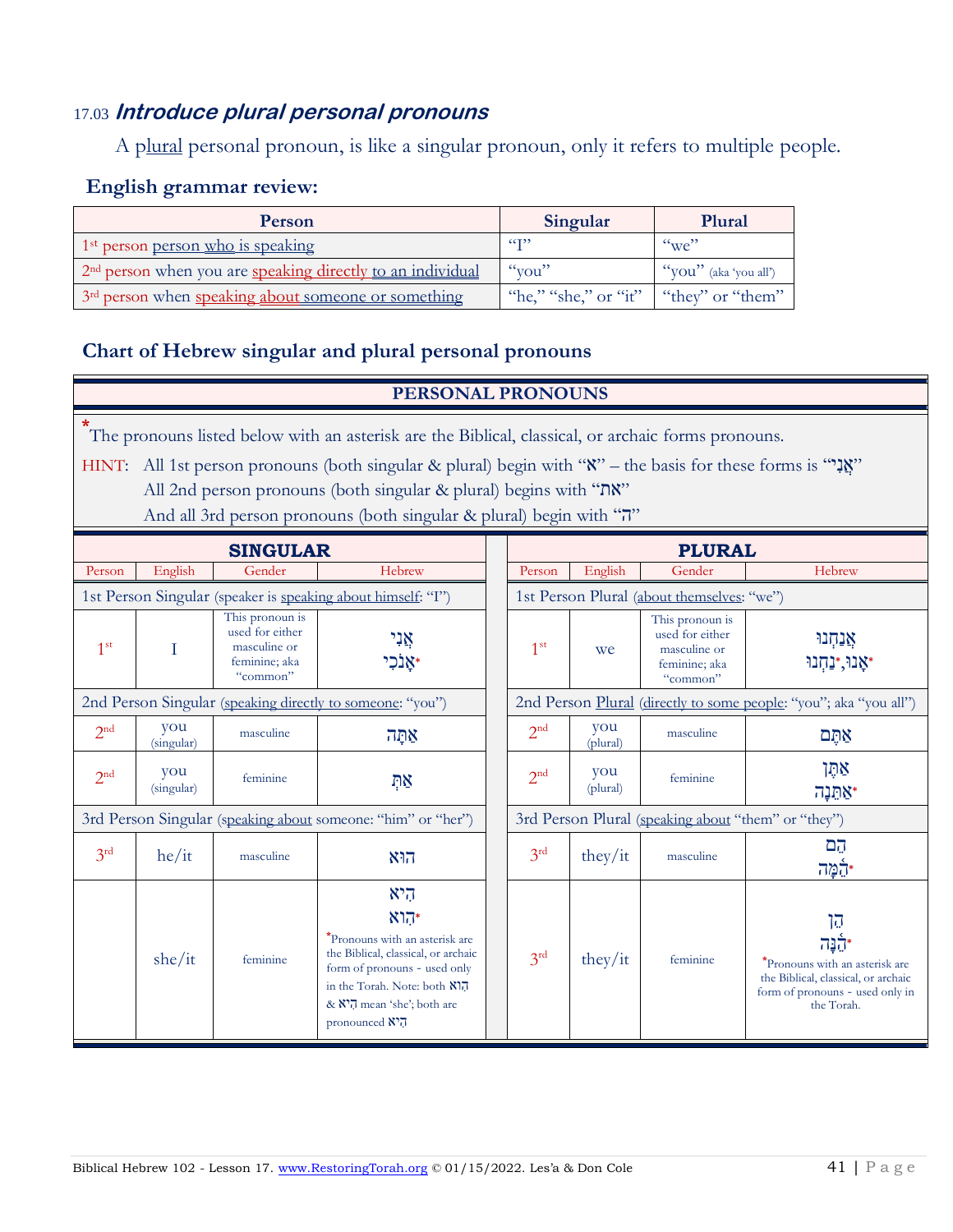# 17.04 **Translation exercises with personal pronouns.**<br>• Translate the following by filling in the blank<br>• Write the abbreviations.

- 
- 
- Add the verb "to be" when necessary.

| Examples of singular & plural personal pronouns in nominal sentences |                                   |  |
|----------------------------------------------------------------------|-----------------------------------|--|
| הוא סוּסַה                                                           | It (or she) is a mare. (3fs: she) |  |
| הוא מֵלֵךְ                                                           | He is a king.                     |  |
| אַתָּה הָאִישׁ                                                       | You are the man. (2 Sam 12:7)     |  |
| אַנְחָנוּ אַחִים                                                     | We are brothers. (Genesis 42:32)  |  |
| יִהוָה הוּא הָאֱלֹהִים                                               | YHVH He is God. (1Kings 18:39)    |  |
| הוא טוב                                                              | It (or he) is good.               |  |
| יִשְׂרָאֵל וְאַנֹכִי                                                 | Israel and I (2 Sam 12:7)         |  |
| אַנִי־הוּא                                                           | I am He. (Is 48:12)               |  |
| אַתּה אִישׁ                                                          | You are a man.                    |  |
| הֵמֶּה חֲכָמִים                                                      | They are wise. (Pro 30:24)        |  |

| $1.$ עַתָּה אִישׁ        | <u>you are a man pro-2ms / N-ms</u>                                                                                 |                                                                                                                       |
|--------------------------|---------------------------------------------------------------------------------------------------------------------|-----------------------------------------------------------------------------------------------------------------------|
| 2. He is a king.         |                                                                                                                     | <u> 1989 - Johann John Stein, mars ar breithinn ar breithinn an dùthchan an dùthchan an dùthchan an dùthchan an d</u> |
| 3. You are the man.      | <u> 1999 - Jan James James Jan James James James James James James James James James James James James James Ja</u> |                                                                                                                       |
|                          | ון אַנְחְנוּ אַחִים (Gen 42:32) אֲנַחְנוּ אֱהִים (Gen 42:32) אֲנ                                                    |                                                                                                                       |
| 5. It (or he) is good.   | <u> 1989 - Jan Barnett, fransk politiker (d. 1989)</u>                                                              |                                                                                                                       |
| הוא סוּסָה .6            |                                                                                                                     |                                                                                                                       |
| יִשְׂרָאֵל וְאָנֹכִי     |                                                                                                                     |                                                                                                                       |
|                          | 8. They are wise. (Pro 30:24)                                                                                       |                                                                                                                       |
| 9. I am He. $(Is 48:12)$ |                                                                                                                     |                                                                                                                       |
|                          |                                                                                                                     | $N$ - prop-ms / pro-ms / $N$ -mp                                                                                      |

|      | <b>Abbreviation review:</b>                                                                                          |  |  |  |  |
|------|----------------------------------------------------------------------------------------------------------------------|--|--|--|--|
| N    | $\tau$ = noun (often the letter "n" is followed by a "dash" to clarify that the following letters refer to that noun |  |  |  |  |
|      | $=$ feminine                                                                                                         |  |  |  |  |
| m    | $=$ masculine                                                                                                        |  |  |  |  |
| S    | $=$ singular                                                                                                         |  |  |  |  |
| p    | $=$ plural                                                                                                           |  |  |  |  |
|      | N-prop = proper noun (name of a specific person (Abraham), place (Israel), or thing (Western Wall))                  |  |  |  |  |
| pro  | $=$ pronoun (I, you, he/she)                                                                                         |  |  |  |  |
| rel  | = relative pronoun ("which," "who," "that," etc: שָׁלָ                                                               |  |  |  |  |
| inf  | $=$ infinitive                                                                                                       |  |  |  |  |
| impf | $=$ imperfect (future tense)                                                                                         |  |  |  |  |
| perf | $=$ perfect (past tense)                                                                                             |  |  |  |  |
| conj | $=$ conjunction ("and")                                                                                              |  |  |  |  |
| art  | = article ("the": generally written with a "hay", "patach", and a "dagesh": $\odot$                                  |  |  |  |  |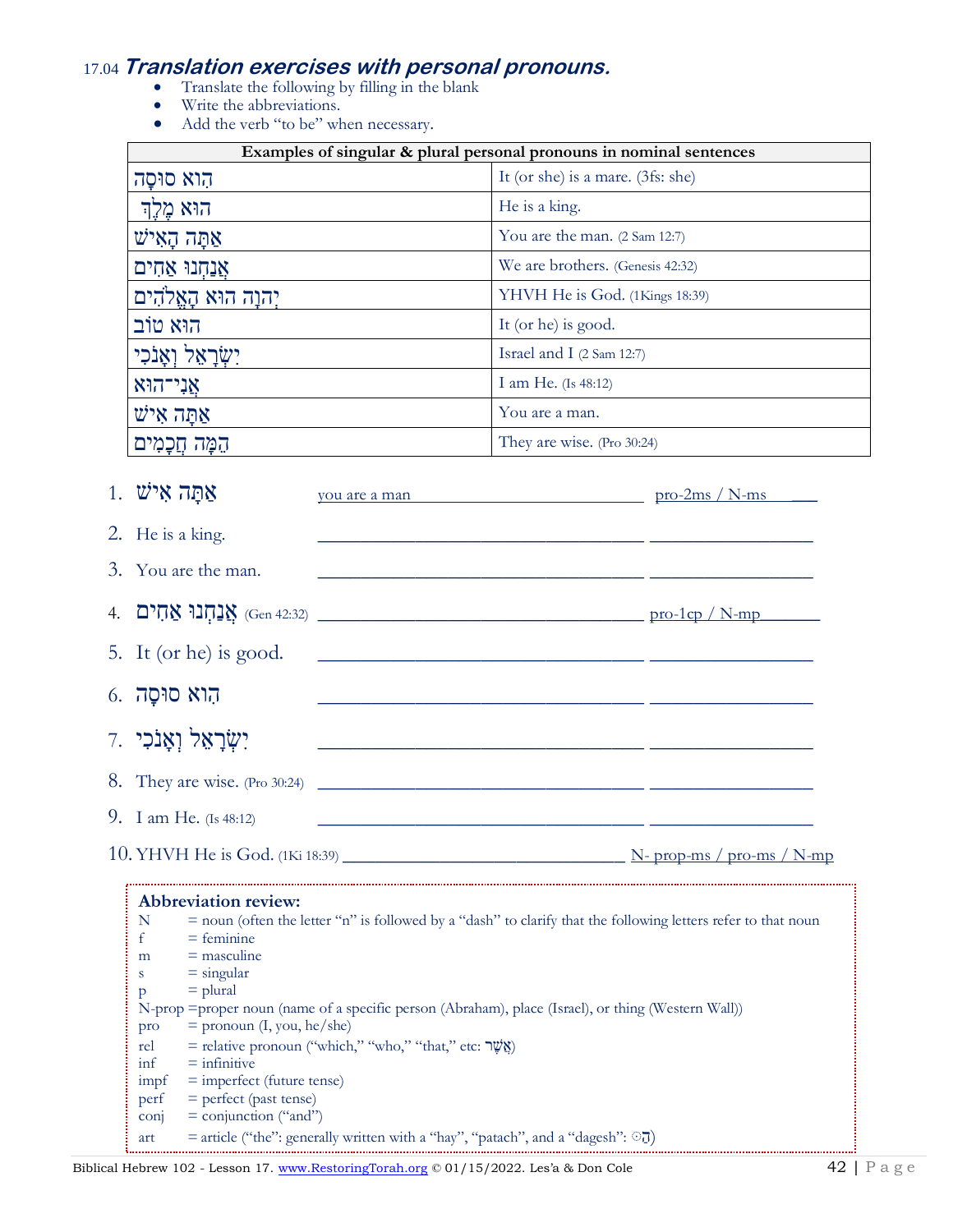#### 17.05 Hebrew Relative Pronoun

These are easy! There is only one Hebrew word for who, whom, whose, which, and that. JUN

And great news! It does not change regardless of gender, number, nor definiteness.

For example.

בַרוּךְ אַתַּה יִהוַה אֱלֹהֶינוּ מֵלֵךְ הַעוֹלַם <mark>אֲשֶׁר</mark> קִדְּשַׁנוּ בְּמִצְוֹתַיו.Hebrew

English: "Blessed are You, YHVH our God, King of the universe, Who makes us holy with His commandments..." (from the Messianic Candle-Lighting Blessing)

#### 17.06 Translation exercises with personal and relative pronouns.

| MORE EXAMPLES of personal & relative pronouns<br>(Bonus: try and make the pronouns & nouns the opposite gender*) |                                                                                           |  |
|------------------------------------------------------------------------------------------------------------------|-------------------------------------------------------------------------------------------|--|
| אַל־האַרֵץ אֲשֶׁו                                                                                                | To the land which (Gen 12:1) $//$ prep/art; N-fs; rel                                     |  |
| אַתֵּם הַמְּלִכִים*                                                                                              | You (pro-2 mp) are the kings. // pro-2mp/art; N-mp                                        |  |
| אַתֶּן הַמְּלַכוֹת*                                                                                              | You (pro-2fp) are the queens                                                              |  |
| כַּל־אֲשֶׁר עֲשָׂה                                                                                               | All that he did $(\overline{u}\psi\psi)$ [pg 266 in 201 verb book] V-qal -3ms) (Gen 1:31) |  |
| הֵׁנָּה שָׂרָה וְרָחֵל                                                                                           | They are Sarah and Rachel. // pro-3fp/ N-prop- fs/ conj; N-prop-fs                        |  |
| הוא יֶלֶד                                                                                                        | He is a boy. $//$ pro-3ms/N-ms                                                            |  |
| אַתַּה אִישׁ                                                                                                     | You are a man. $//$ pro-2ms / N-ms                                                        |  |
| אַתֵּם יִצְחָק וִרַחֵל                                                                                           | You are Isaac and Rachel. // pro-2mp/ N-prop-ms/ conj; N-prop-fs                          |  |
| היא ירדו                                                                                                         | It is Jordan (river). $//$ pro 3fs/ N-prop-fs                                             |  |
| אָהָיֵה אֲשֶׁר אֶהָיֵה                                                                                           | I am that I am. (הְיֶהָיָה [pg 26 in 201 verb book] V-qal-impf - 1cs) (Ex:3:14)           |  |
| הִיא הַמְּצְוַה                                                                                                  | It is the mitzvah (commandment). // pro-3fs // art; N-fs                                  |  |
| הָעֵץ אֲשֶׁר בְּתוֹךְ                                                                                            | The tree which is in the midst $[7]$ – prep: in, within, in the midst) (Gen 3:3)          |  |
| הוא בֵן                                                                                                          | He is a son. $//$ pro-3ms/N-ms                                                            |  |
| הַמַּיִם אֲשֶׁר                                                                                                  | the waters which (Gen 1:7)                                                                |  |
| אִבְרהם וַיַעֲקִב                                                                                                | They are Abraham and Jacob. // pro-3mp/prop N-ms/conj; N-prop -ms                         |  |

They are Abraham and Jacob  $\frac{p}{q}$  pro-3mp/N-prop-ms/conj; N-prop -ms הֵם אַבְרָהָם וְיַעֲקֹב .ו  $2.$ You are the kings.  $\frac{1}{\text{pro-2mp/art}}$ ; N-mp 3. הוא בֵּן  $\frac{1}{2}$  pro-3ms/N-ms הֵנֵּה שַׂרַה וְרַחֱל 4.  $\frac{1}{2}$  pro-3fp/ N-prop-fs/conj; N-prop-fs 5. He is a boy.  $\frac{1}{\text{pro-3ms/N-ms}}$ היא הַמְצְוָה .6  $\frac{1}{2}$  pro-3fs / art; N-fs אַתֵּם יִצְחַק וְרַחֶל 7.  $_{\rm pro-2mp}/$  N-prop -ms/conj; N-prop-fs 8. It is Jordan. (river; N-fs)  $_{\rm pro-3fs/}$  N-prop-fs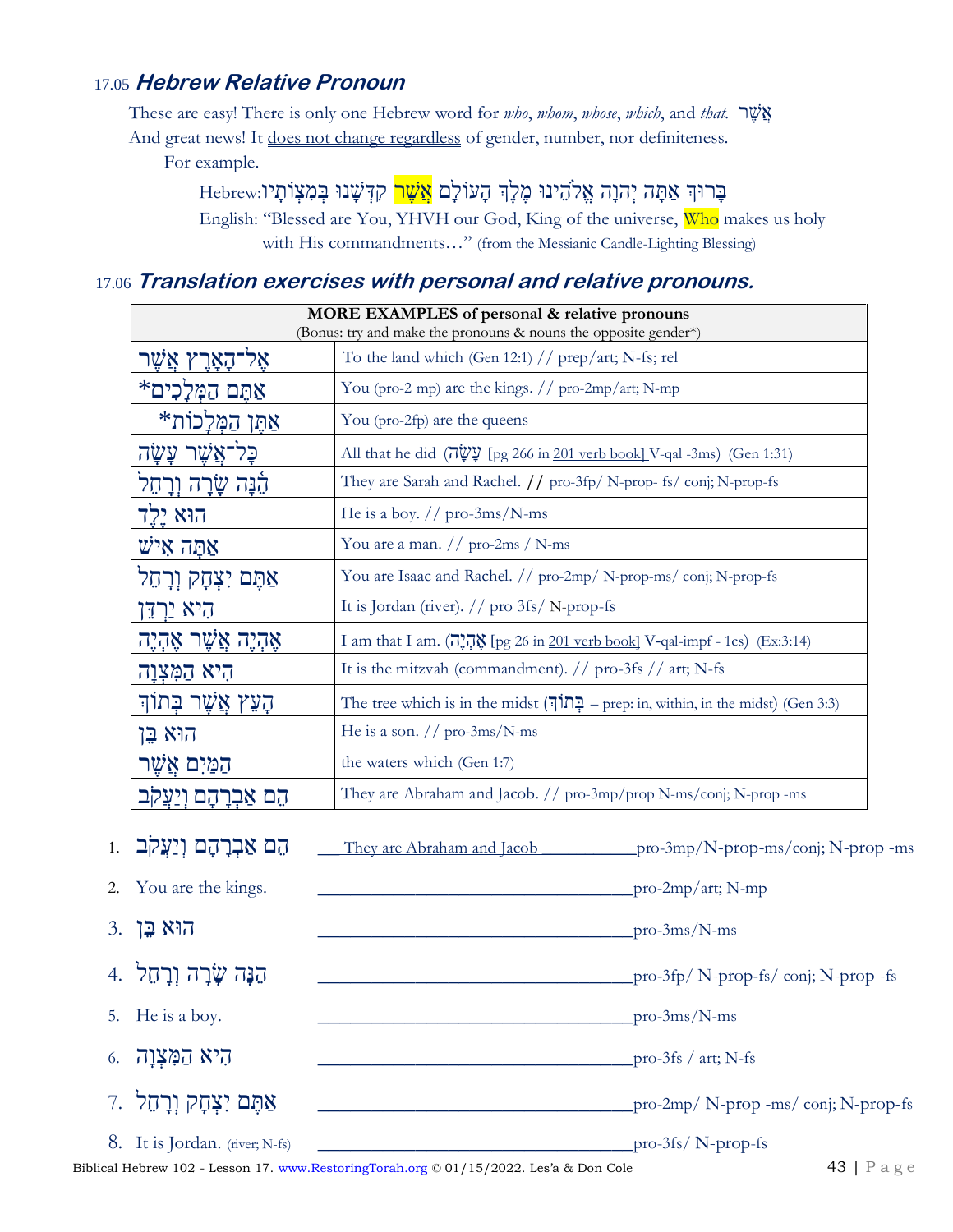| 9. You are a man.                               |                                                                       | pro-2ms / $N$ -ms                                |
|-------------------------------------------------|-----------------------------------------------------------------------|--------------------------------------------------|
| $10.7$ אֶהְיֶה אֲשֶׁר אֶהְיֶה $\mathbb{C}^{14}$ | <u> 1980 - Andrea Andrew Maria (h. 1980).</u>                         | $\sqrt{(7.75 \cdot 4)}$ אֶה –V- qal-impf - 1cs)  |
|                                                 | $11.7$ יַל־אֲשֶׁר עֲשֶׂה (Gen 1:31) all that he did (עֵשׁה - qal 3ms) |                                                  |
|                                                 | ר בְּתוֹךְ (Gen 3:3) הָעֵץ אֲשֶׁר בְּתוֹךְ (Gen 3:3)                  | $[$ בְּתוֹךְ $-$ prep: in, within, in the midst) |
|                                                 | אָל־קאָרֶץ אֲשֶׁר 13. Gen 12:1) איז Gen 12:1)                         |                                                  |
| הַמַּיִם אֲשֶׁר (Gen 1:7)                       |                                                                       |                                                  |

#### 17.07**Vocabulary words & flash cards for Lesson 17:**

The flash cards include high frequency words, which appear frequently in the TaNaKh. We encourage you to review these cards until the vocabulary becomes familiar.

| Vocabulary        |                                   |                        |  |  |
|-------------------|-----------------------------------|------------------------|--|--|
| סֶפֶּר            | book                              | $N-ms$                 |  |  |
| תּוֹרָה           | Torah                             | N-prop -fs             |  |  |
| אֲשֶׁר            | who, whom, whose, which, and that | rel (relative pronoun) |  |  |
| אַתָּה            | you                               | pro-ms                 |  |  |
| אָנֹכִי           | "I" archaic form of אֲנָי         | $pro-1cs$              |  |  |
| מֶלֶךְ            | king                              | $N-ms$                 |  |  |
| איש               | man                               | $N-ms$                 |  |  |
| אַשָּׁה           | woman                             | $N-fs$                 |  |  |
| אָב               | father                            | $N$ -ms                |  |  |
| אֱם               | mother                            | $N-fs$                 |  |  |
| <b>יַצֲקֹב</b>    | Jacob                             | N-prop-ms              |  |  |
| רִבְקָה           | Rebecca                           | N-prop-fs              |  |  |
| יֵלֶד             | boy                               | $N$ -ms                |  |  |
| ילדה <sup>-</sup> | girl                              | $N-fs$                 |  |  |
| 길                 | son                               | $N$ -ms                |  |  |
| בַּת              | daughter                          | $N-fs$                 |  |  |
| הוא               | he                                | pro-3ms                |  |  |
| <b>DJ</b>         | they                              | pro-3mp                |  |  |
| אַתֵּם            | you (similar to you all)          | pro-2mp                |  |  |
| אַתַּה            | you                               | pro-1ms                |  |  |